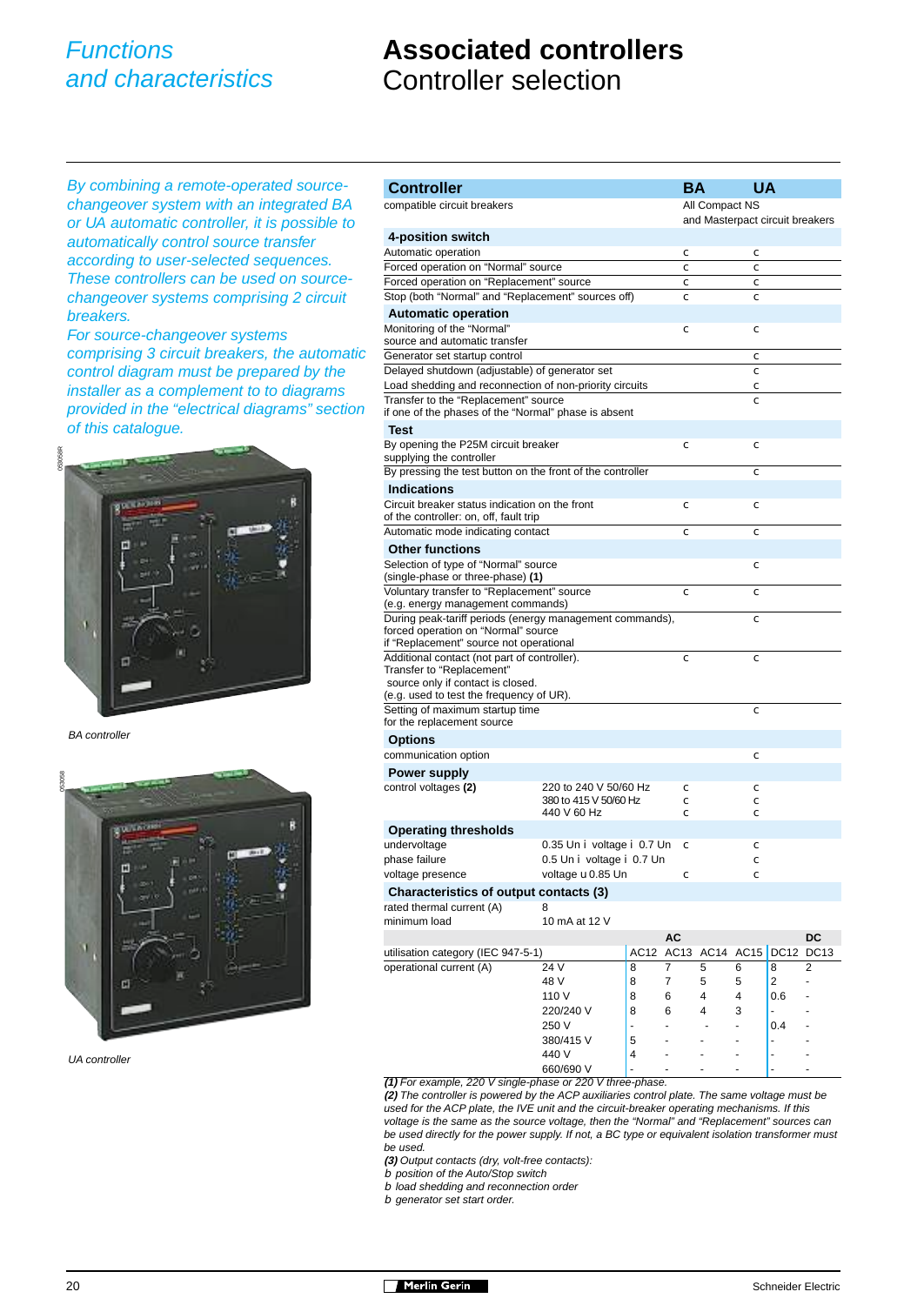## **Associated controllers** Controller installation



ACP auxiliaries control plate.

#### **ACP auxiliaries control plate**

The auxiliaries control plate provides in a single unit:

c protection for the BA or UA controller with two highly limiting P25M circuit

breakers (infinite breaking capacity) for power drawn from the AC source

c control of circuit-breaker ON and OFF functions via two relay contactors

c connection of the circuit breakers to the BA or UA controller via a built-in terminal block.

#### **Control voltages**

- c 220 to 240 V 50/60 Hz
- c 380 to 415 V 50/60 Hz
- c 440 V 60 Hz.

The same voltage must be used for the ACP plate, the controller and the circuitbreaker operating mechanisms.

#### **Installation**

Connection between the ACP auxiliaries control plate and the IVE electricalinterlocking unit may use:

- c wiring done by the installer
- c prefabricated wiring (optional).

#### **Installation of the BA and UA controllers**

The BA and UA controllers may be installed in one of two manners:

- c directly mounted on the ACP auxiliaries control plate
- c mounted on the front panel of the switchboard.

The length of the connection between the ACP plate and the controller must not exceed two metres. Wiring is done by the installer.



Mounting on the ACP plate.



Mounting on the front panel of the switchboard.

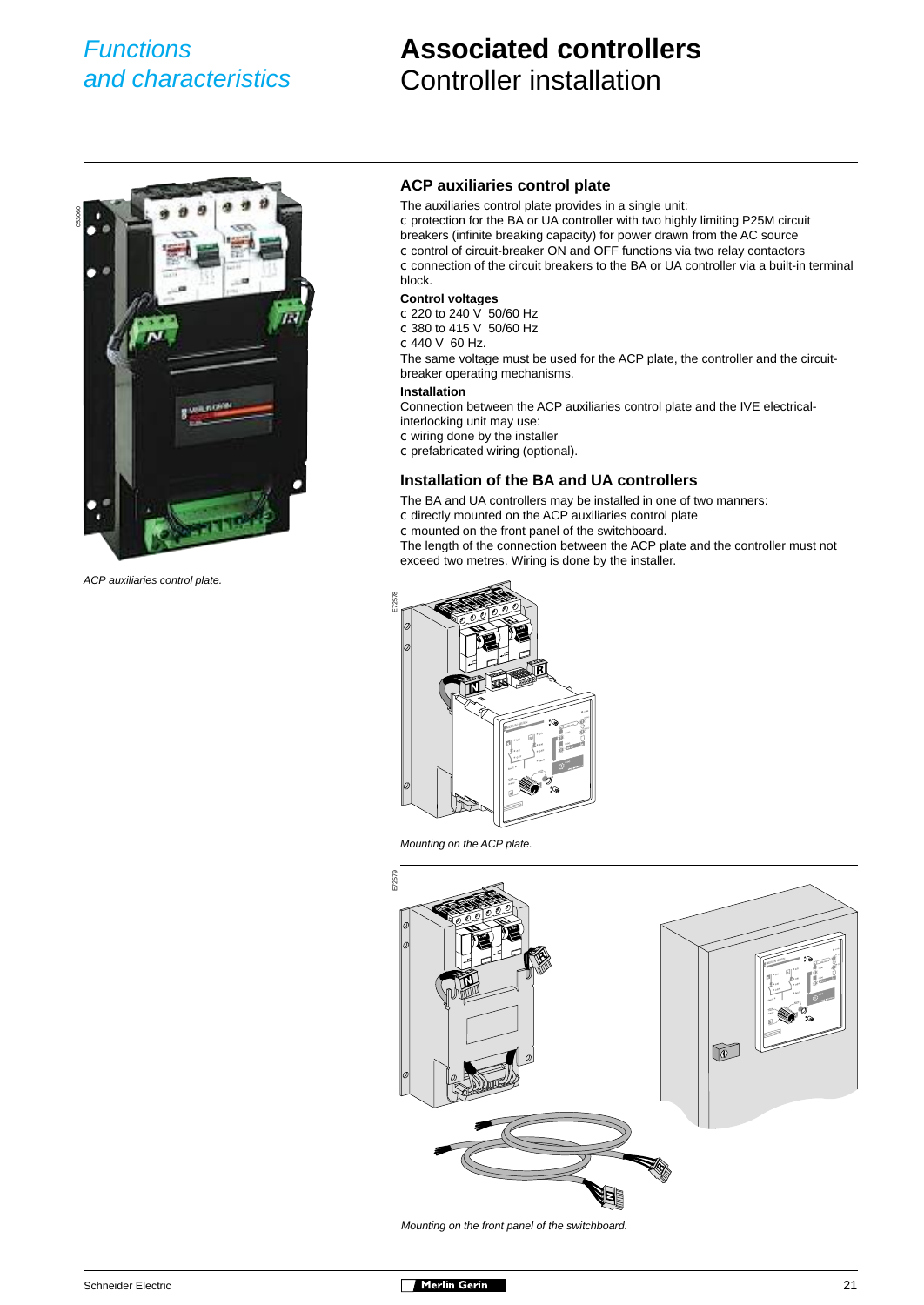## **Associated controllers** BA controller

The BA controller is used to create simple source-changeover systems that switch from one source to another depending on the presence of voltage U<sub>N</sub> on the "Normal" source.

It is generally used to manage two permanent sources and can control Compact NS and Masterpact NT/NW circuit breakers and switch-disconnectors.



#### **Operating modes**

- A four-position switch may be used to select:
- c automatic operation
- c forced operation on the "Normal" source
- c forced operation on the "Replacement" source
- c stop (both "Normal" and "Replacement" sources off).

#### **Setting the time delays**

Time delays are set on the front of the controller.

**t1.** delay between detection that the "Normal" source has failed and the

transmission of the order to open the "Normal" source circuit breaker (adjustable from 0.1 to 30 seconds).

**t2.** delay between detection that the "Normal" source has returned and the transmission of the order to open the "Replacement" source circuit breaker (adjustable from 0.1 to 240 seconds).

#### **Circuit breaker commands and status indications**

The status of the circuit breakers is indicated on the front of the controller. c ON, OFF, fault.

A built-in terminal block may be used to connect the following input/output signals: c inputs:

v voluntary order to transfer to source R (e.g. for special tariffs, etc.)

v additional control contact (not part of the controller). Transfer to the "Replacement" source takes place only if the contact is closed (e.g. used to test the frequency of UR, etc.)

c outputs:

indication of operation in automatic or stop mode via changeover contacts.

#### **Test**

It is possible to test the operation of the BA controller by turning OFF (opening) the P25M circuit breaker for the "Normal" source and thus simulating a failure of voltage UN.



Front of the BA controller.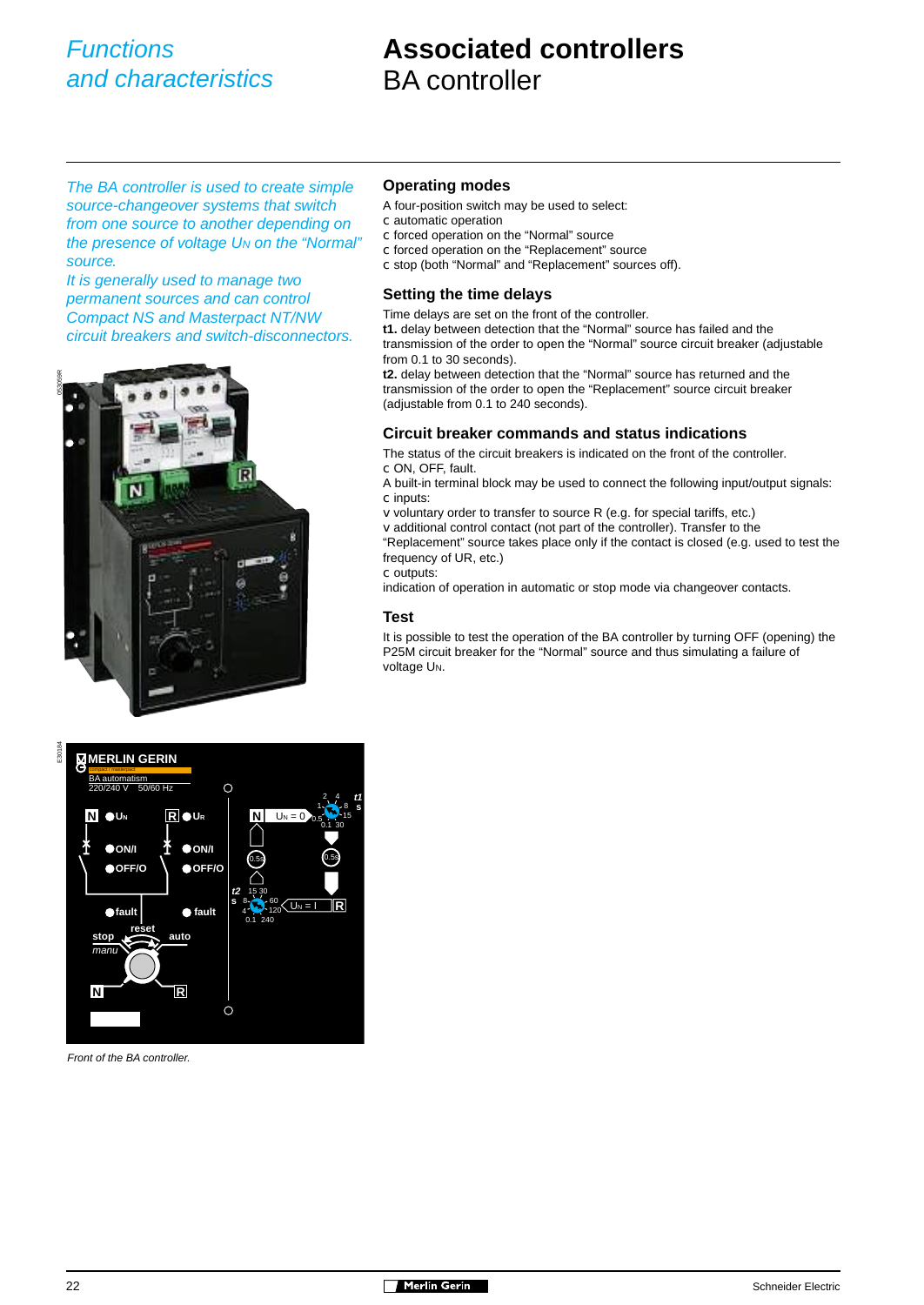## **Associated controllers** BA controller Operating sequences





#### **Key**

UN : "Normal" source voltage

UR : Replacement" source voltage

N : "Normal" source circuit breaker<br>R : "Replacement" source circuit br

"Replacement" source circuit breaker

1) The number sends to the indicated step when the condition is true.

**WAITING** The system exits this mode when the operating mode is modified or when an external event occurs (e.g. failure or return of UN).).

- N OFF

**WAITING**

 $\downarrow$  R OFF

Schneider Electric 23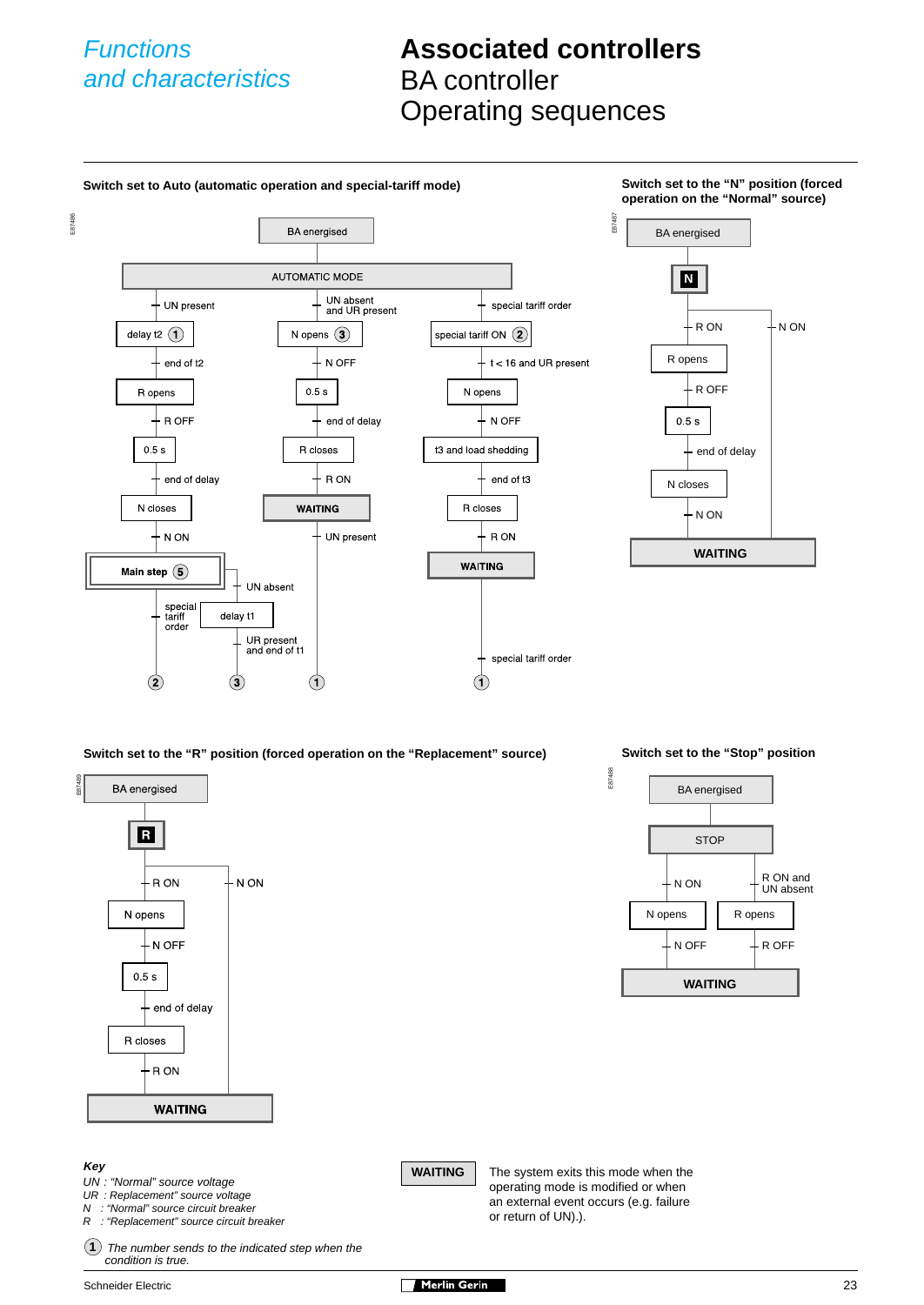## **Associated controllers** UA controller

The UA controller is used to create a source-changeover system integrating the following automatic functions: b transfer from one source to another depending on the presence of voltage U<sub>N</sub> on the "Normal" source b startup of an engine generator set

b shedding and reconnection of nonpriority circuits

b transfer to the "Replacement" source if one of the phases on the "Normal" source fails.

The UA controller can control Compact NS and Masterpact NT/NW devices.





Front of the UA controller.

#### **Operating modes**

- A four-position switch may be used to select:
- b automatic operation
- b forced operation on the "Normal" source
- b forced operation on the "Replacement" source

b stop (both "Normal" and "Replacement" sources off, then manual operation).

#### **Setting the time delays**

Time delays are set on the front of the controller.

**t1.** delay between detection that the "Normal" source has failed and the transmission of the order to open the "Normal" source circuit breaker (adjustable from 0.1 to 30 seconds).

**t2.** delay between detection that the "Normal" source has returned and the transmission of the order to open the "Replacement" source circuit breaker (adjustable from 0.1 to 240 seconds).

**t3.** delay following opening of QN with load shedding and before closing of QR (adjustable from 0.5 to 30 seconds).

**t4.** delay following opening of QR with load reconnection and before closing of QN (adjustable from 0.5 to 30 seconds).

**t5.** delay for confirmation that UN is present before shutting down the engine generator set (adjustable from 60 to 600 seconds).

**t6.** delay before startup of the engine generator set (120 or 180 seconds).

#### **Commands and indications**

Circuit-breaker status indications on the front of the controller:

ON, OFF, fault.

A built-in terminal block may be used to connect the following input/output signals: b inputs:

v voluntary order to transfer to source R (e.g. for special tariffs, etc.)

v additional control contact (not part of the controller). Transfer to the

"Replacement" source takes place only if the contact is closed (e.g. used to test the frequency of UR, etc.)

b outputs:

- v control of an engine generator set (ON / OFF)
- v shedding of non-priority circuits
- v indication of operation in automatic mode via changeover contacts.

#### **Distribution-system settings**

#### Three switches are used to:

b select the type of "Normal" source, whether single-phase or three-phase (e.g. 240 V single-phase or 240 V three-phase)

b select whether to remain (or not) on the "Normal" source if the "Replacement" source is not operational during operation on special tariffs

b select the maximum permissible startup time for the engine generator set during operation on special tariffs (120 or 180 seconds).

#### **Test**

A pushbutton on the front of the controller may be used to test transfer from the "Normal" source to the "Replacement" source, then the return to the "Normal" source. The test lasts approximately three minutes.

#### **COM communications option**

Using the internal bus protocol, this option may be used to remote the following information:

- b circuit-breaker status (ON, OFF, fault trip)
- b presence of the "Normal" and "Replacement" voltages
- b presence of an order for forced operation (e.g. special tariffs)
- b settings and configuration information
- b status of non-priority circuits (loads shed or not)

b position of the switch (stop, auto, forced operation on the "Normal" source, forced operation on the "Replacement" source).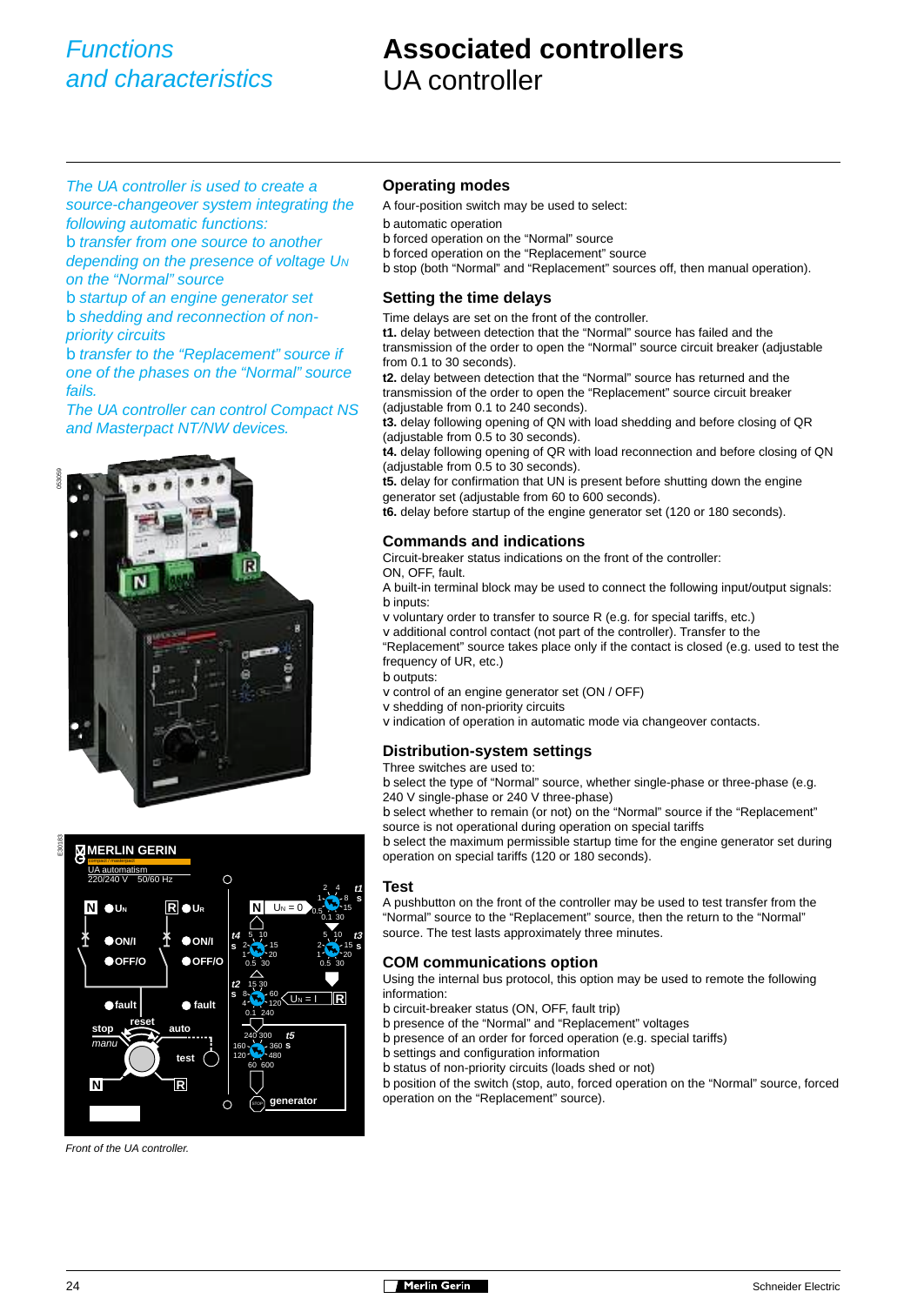## **Associated controllers** UA controller Operating sequences

Street and the control of the street and the street and the street and the street and the street and the street and the street and the street and the street and the street and the street and the street and the street and **Switch set to the "N" position (forced operation on the "Normal" source)** E72580 **Switch set to the "Stop" position** E72565 **Switch set to the "R" position (forced operation on the "Replacement" source) R** UA energised  $N ON + R ON$ genset startup order issued and UR absent end of t6 order issued and UR present t < t6 and UR present UR failure N opens t3 and load shedding R closes N OFF end of t3 R ON **WAITING** delay t6 (switch C) genset shutdown **N** UA energised  $R ON$   $+ N ON$ genset shutdown order issued R opens R OFF t4 and load reconnection end of t4 N closes N ON **WAITING** UA energised N ON STOP R ON and UN absent R ON and UN present genset shutdown

**WAITING** The system exits this mode when the operating mode is modified or when an external event occurs (e.g. failure or return of UN).

When the UA controller is not energised, the output for generator set startup is activated).

#### **Key**

- UN : "Normal" source voltage
- 
- UR : "Replacement" source voltage N : "Normal" source circuit breaker
- R : "Replacement" source circuit breaker



N opens

N OFF

**WAITING**

order issued

R opens

load reconnection

R OFF

order issued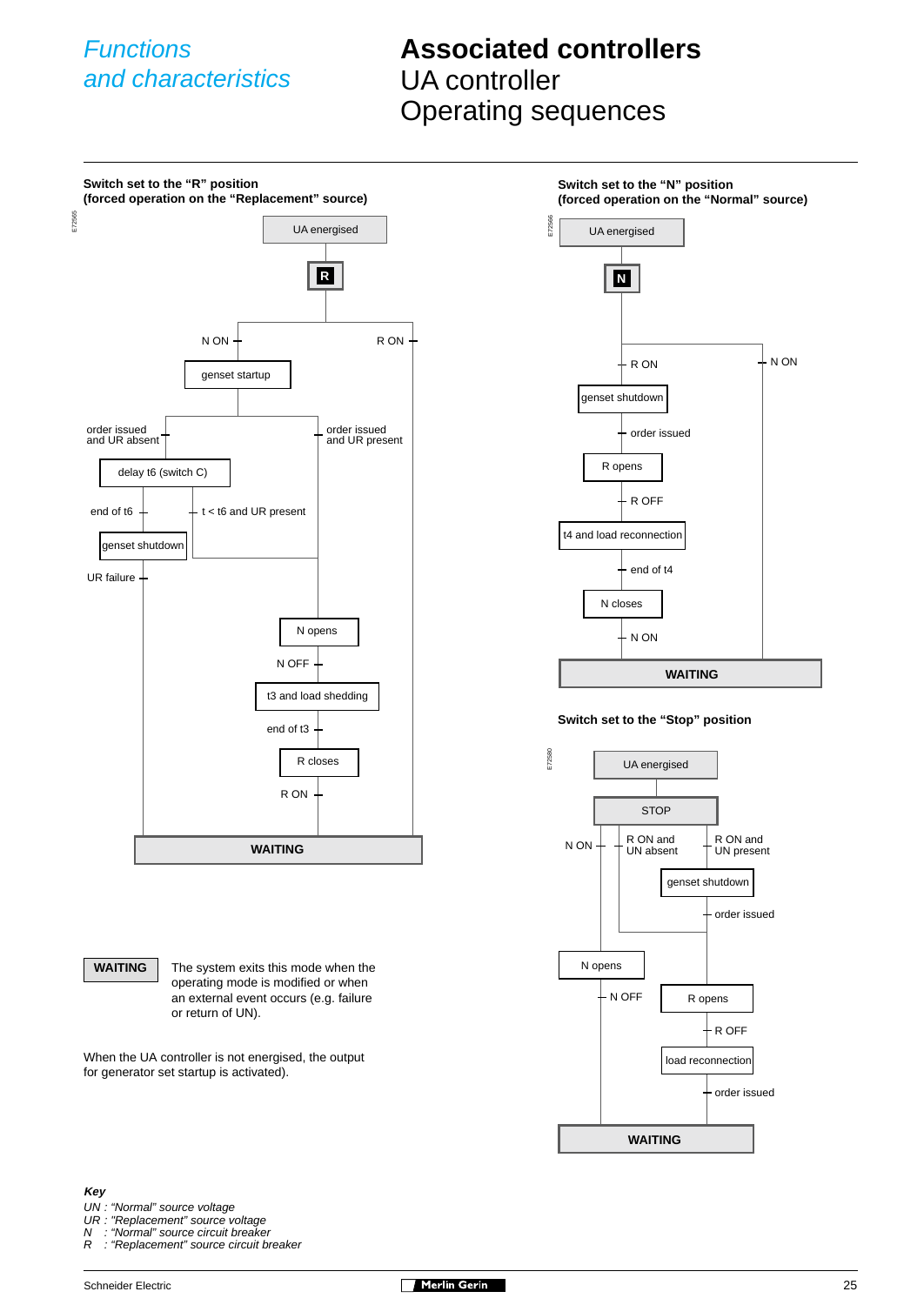## **Associated controllers** UA controller Operating sequences



**Key**

- UN : "Normal" source voltage
- UR : "Replacement" source voltage<br>N : "Normal" source circuit breake
- N : "Normal" source circuit breaker<br>R : "Replacement" source circuit br
- "Replacement" source circuit breaker  $B$  : Penalties accepted (N ON), i.e.  $B = 1$

**1**) The number sends to the indicated step when the condition is true.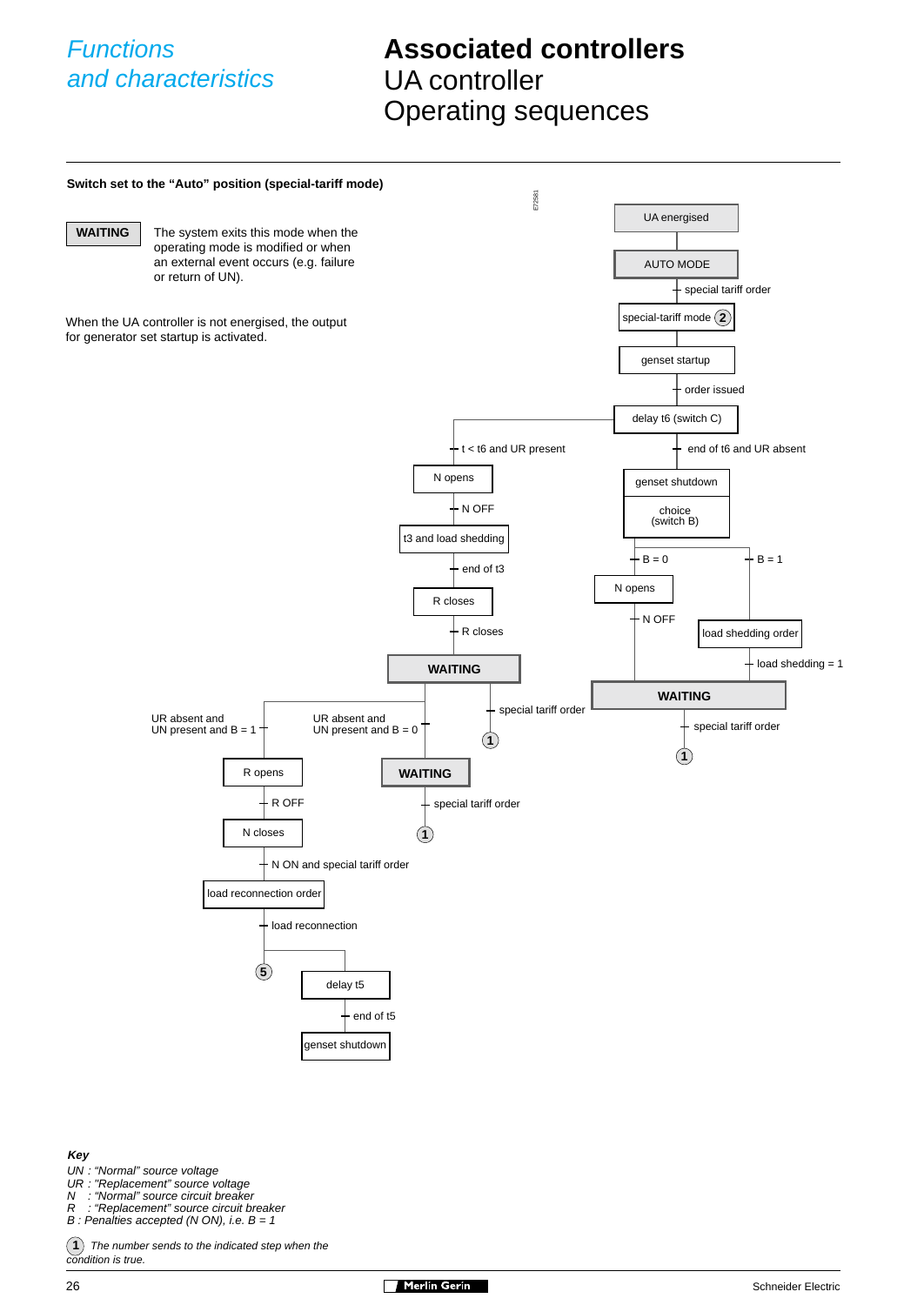## **Associated controllers** UA controller Operating sequences



**WAITING** The system exits this mode when the operating mode is modified or when an external event occurs (e.g. failure or return of UN).

When the UA controller is not energised, the output for generator set startup is activated.

#### **Key**

- UN : "Normal" source voltage
- UR : "Replacement" source voltage
- N : "Normal" source circuit breaker R : "Replacement" source circuit breaker
- $B$ : Penalties accepted (N ON), i.e.  $B = 1$
- (\*) The test lasts 180 seconds.
- $(1)$  The number sends to the indicated step when the condition is true.

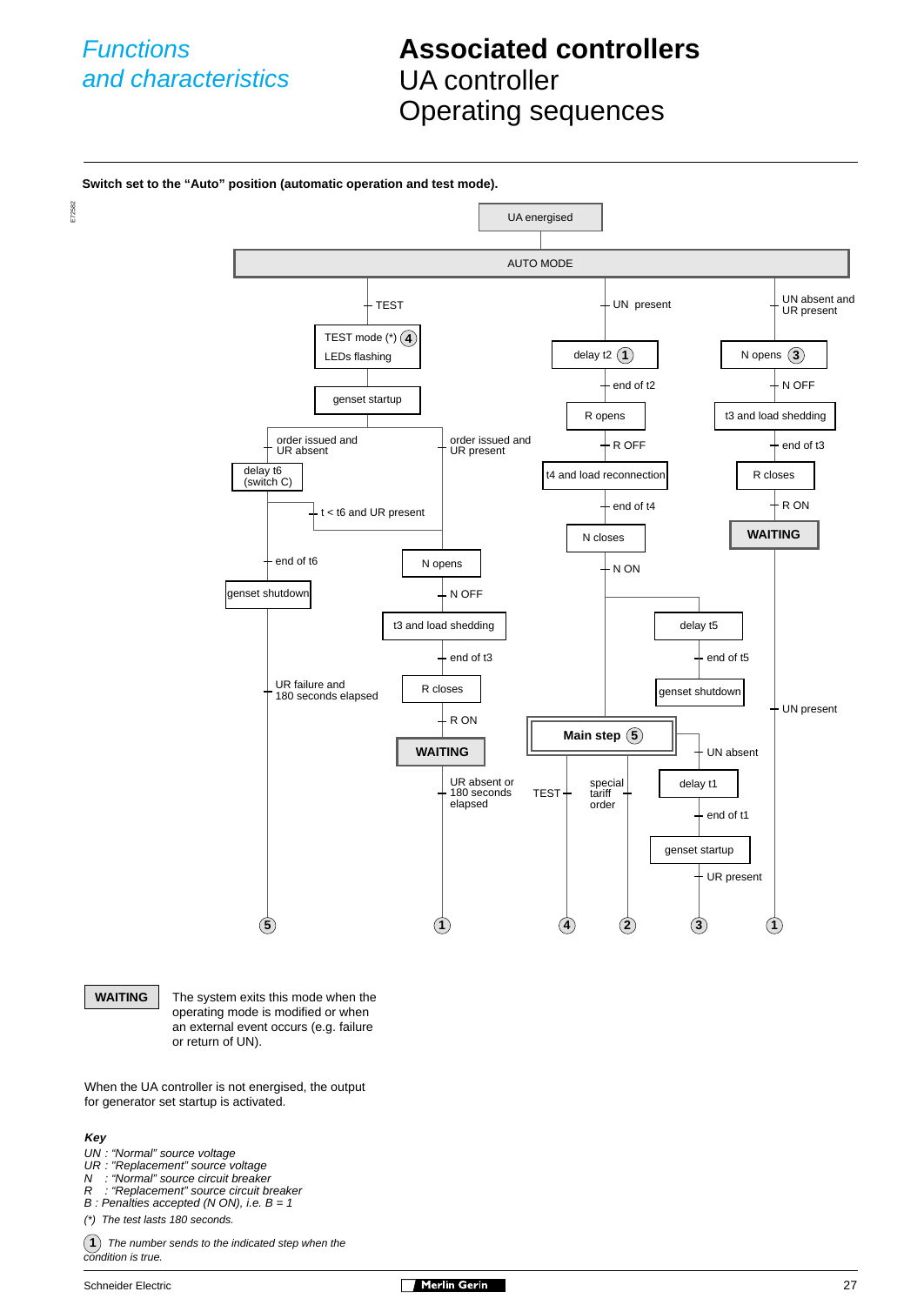# and characteristics

**IVE unit** E72583 IVE delay  $\rightarrow$ 250 ms IVE delay→ 250 ms I O I  $\overline{N}$  O I O OR I O IR I <sup>QN</sup> O I O QR 500 ms >150 ms >150 ms 500 ms **O<sub>N</sub>** 

#### **Symbols**

- **QN** : "Normal" Compact C circuit breaker equipped
- for remote operation (motor mechanism)
- **QR** : "Replacement" Compact C circuit breaker

equipped for remote operation (motor mechanism)

- **ON** : Circuit breaker QN opening order
- **OR** : Circuit breaker QR opening order
- **IN** : Circuit breaker QN closing order

**IR** : Circuit breaker QR closing order

**L1** : Faulty "Normal" indication LED

**L2** : Faulty "Replacement" indication LED

#### **Note:**

Following all trips (overload, short-circuit, earth-leakage fault, voluntary trip), a manual reset on the front of the motor mechanism is required.